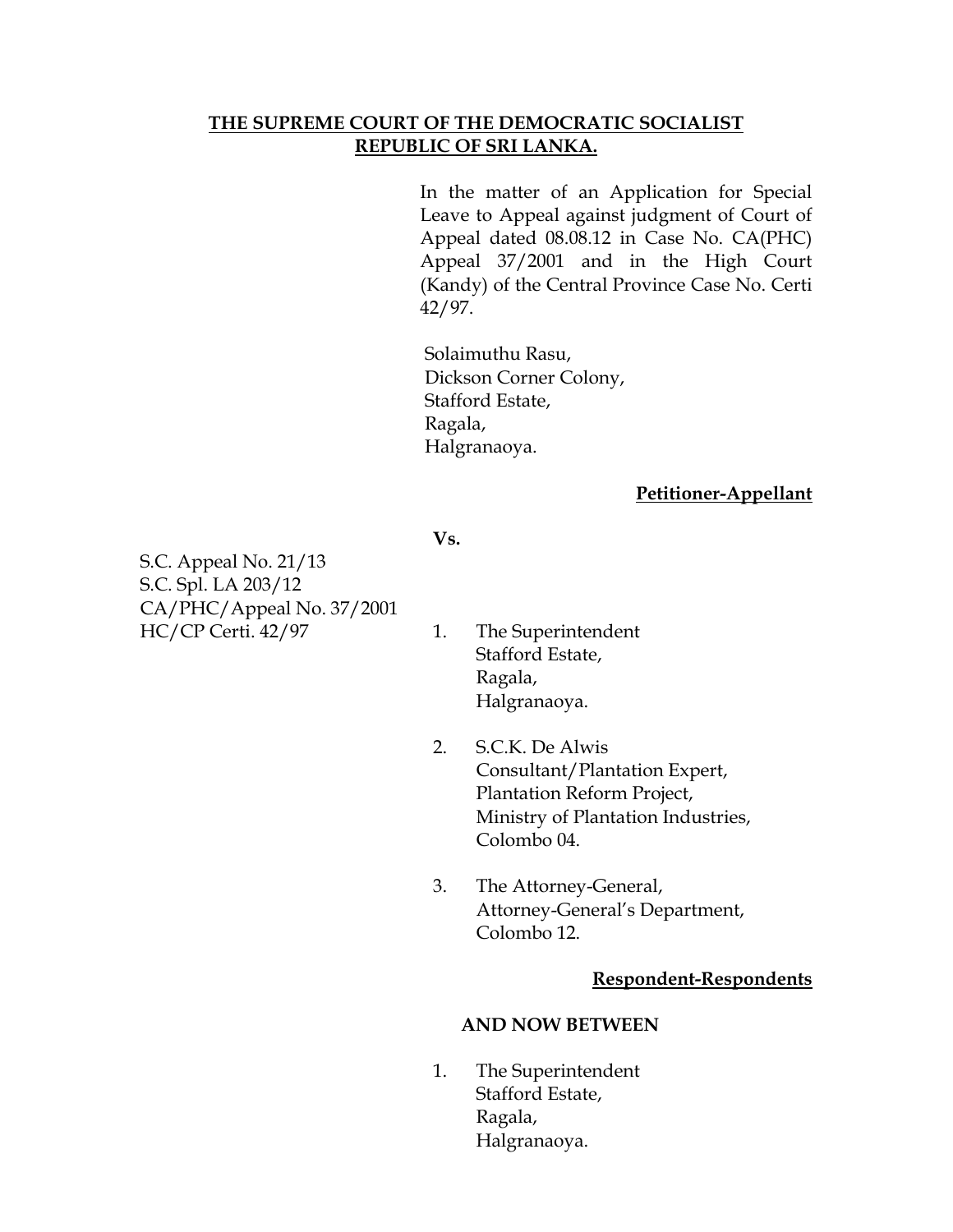- 2. S.C.K. De Alwis Consultant/Plantation Expert, Plantation Reform Project, Ministry of Plantation Industries, Colombo 04.
- 3. The Attorney-General, Attorney-General's Department, Colombo 12.

#### **Respondents-Respondents-Petitioners**

**Vs.**

Solaimuthy Rasu, Dickson Corner Colony, Stafford Estate, Ragala, Halgranaoya.

## **Petitioner -Appellant- Respondent**

| <b>BEFORE</b>  |   | Mohan Pieris, P.C., C.J.,<br>Sripavan, J.<br>Wanasundera, P.C., J.                                                                                           |
|----------------|---|--------------------------------------------------------------------------------------------------------------------------------------------------------------|
| <b>COUNSEL</b> | ÷ | Manohara de Silva, P.C. with Palitha Gamage<br>for the 1 <sup>st</sup> Respondent-Respondent<br>Petitioner.                                                  |
|                |   | Gomin Dayasiri with Palitha Gamage and<br>Ms. Manoli Jinadasa and Rakitha Abeygunawardena<br>for the 2 <sup>nd</sup> Respondent-Respondent-Petitioner.       |
|                |   | Y.J.W. Wijayatillake, P.C., Solicitor General<br>with Vikum de Abrew, S.S.C. And Yuresha<br>Fernando, S.C. for the 3rd Respondent-<br>Respondent-Petitioner. |
|                |   | M.A.Sumanthiran with Ganesharajah and<br>Rakitha Abeysinghe for the Petitioner<br>Appellant-Respondent.                                                      |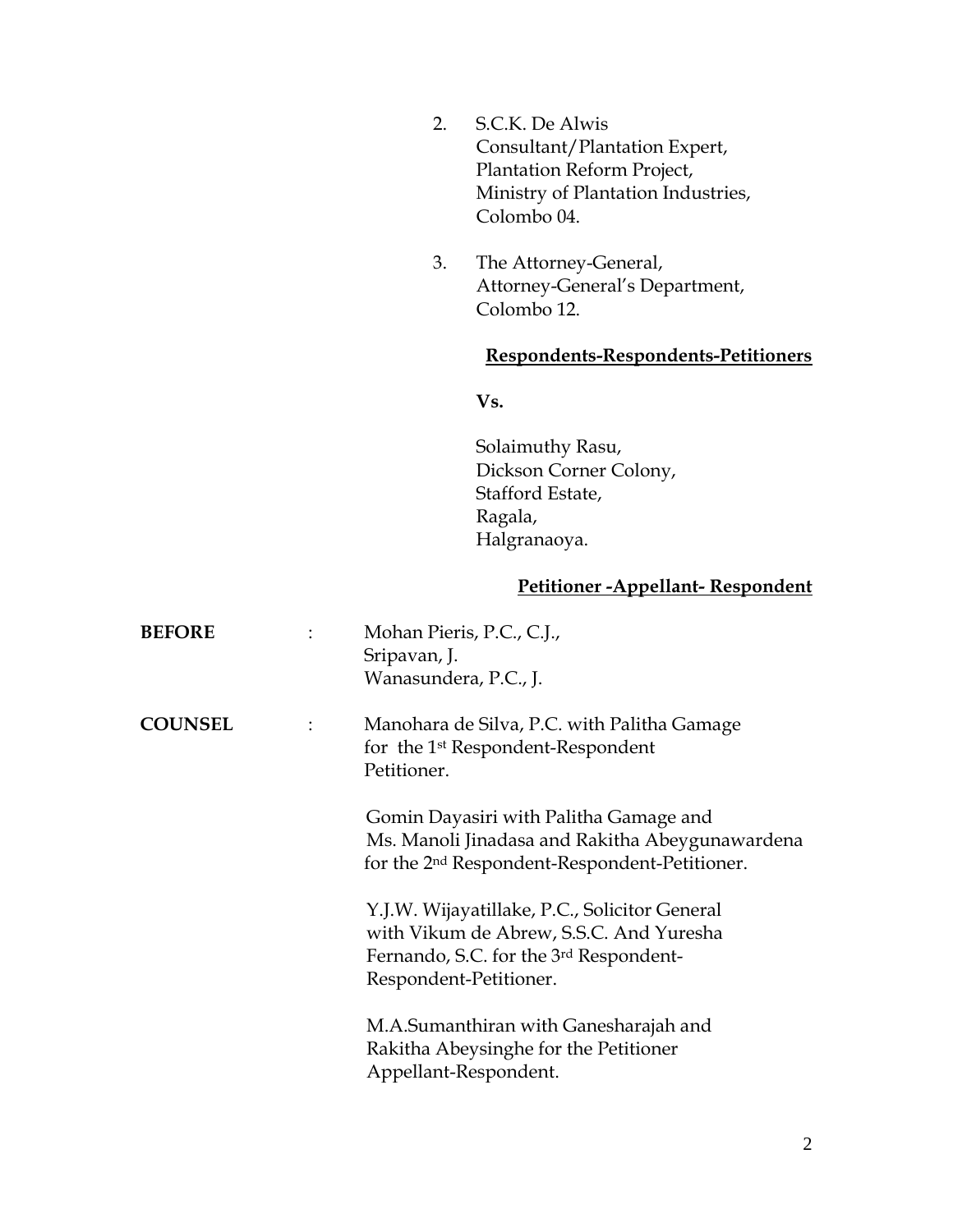| <b>WRITTEN SUBMISSIONS :</b> |                           | By the 2 <sup>nd</sup> Respondent-Respondent Petitioner<br>on: 24 <sup>th</sup> July 2013 & 23 <sup>rd</sup> August 2013. |
|------------------------------|---------------------------|---------------------------------------------------------------------------------------------------------------------------|
| <b>FILED</b>                 |                           | By the 3 <sup>rd</sup> Respondent -Respondent Petitioner<br>on: 13 <sup>th</sup> March 2013 & 25 <sup>th</sup> July 2013  |
| <b>ARGUED ON</b>             |                           | : $11^{th}$ July 2013<br>17th July 2013                                                                                   |
| <b>DECIDED ON</b>            | $\mathbb{Z}^{\mathbb{Z}}$ | 26 <sup>th</sup> September 2013                                                                                           |

# **Mohan Pieris, PC CJ**

This is an application for special leave to appeal from the judgment of the Court of Appeal dated 08.08.12 wherein the Court of Appeal set aside the judgment of the Provincial High Court dated 25.10.2000. I have read in draft the judgment of my brother Sripavan J and while I agree with his reasoning and conclusion on the matter, I would set down my own views on the question of law before us.

The instant application before us raises important questions of law and at the inception of the judgment it is pertinent to observe that the Respondent-Respondent-Petitioners (hereinafter called and referred to as "Petitioners") obtained special leave from this Court on the following two questions -

- (i) Did the Court of Appeal err by deciding that the Provincial High Court has jurisdiction to hear cases where dispossession or encroachment or alienation of State Lands is/are in issue?
- (ii) Did the Court of Appeal err by failing to consider whether there is a right of appeal against the Order of the High Court dismissing the application *in limine* for want of jurisdiction?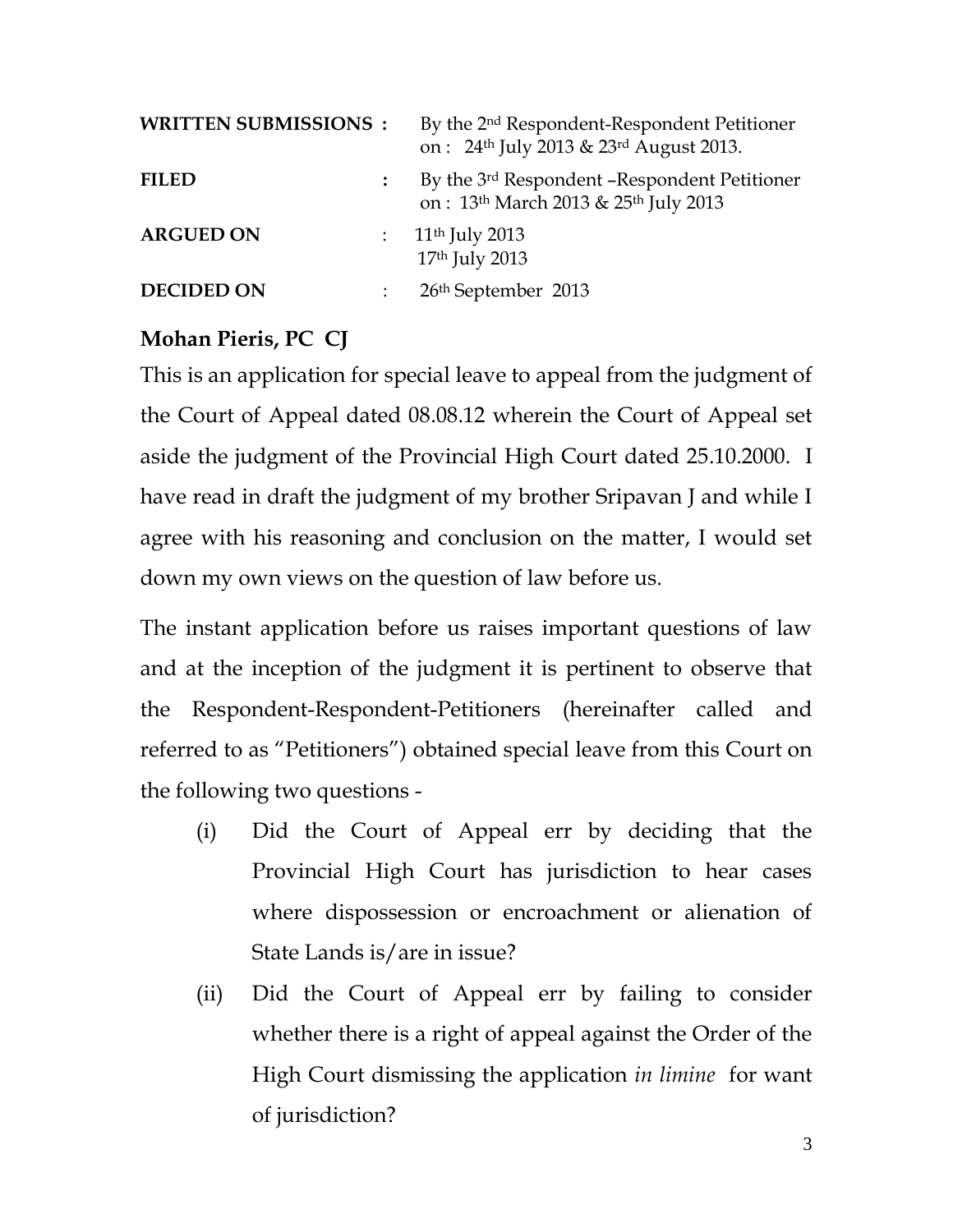Be that as it may, when this matter came up before us on 17.07.13, all Counsel agreed that they would make their submissions only on the first question of law and accordingly this Court proceeds to make its determination on the first question.

### *The Facts*

The 2nd Petitioner - the competent authority initiated proceedings to recover a State Land in respect of an illegal occupation in the Magistrate's Court of Nuwara Eliya in terms of the provisions of the State Lands ( Recovery of Possession) Act No 7 of 1979. The Petitioner-Appellant-Respondent (hereinafter referred to as the "Respondent") filed an application in the High Court of the Province holden in Kandy praying for a writ of certiorari to quash the quit notice filed in the case. The 2nd Petitioner filed statement of objections and affidavit on 27.02.96 and raised the following preliminary objections.

- (a) The said land is a State Land.
- (b) The second Petitioner, as the duly designated competent authority in terms of the provisions of the State Lands (Recovery of Possession) Act No 7 of 1979 issued quit notice dated 7.10.1997 to the Respondent by virtue of Section 3 of the said Act;
- (c) Thus the Respondent has no legal basis to invoke the writ jurisdiction of the Provincial High Court;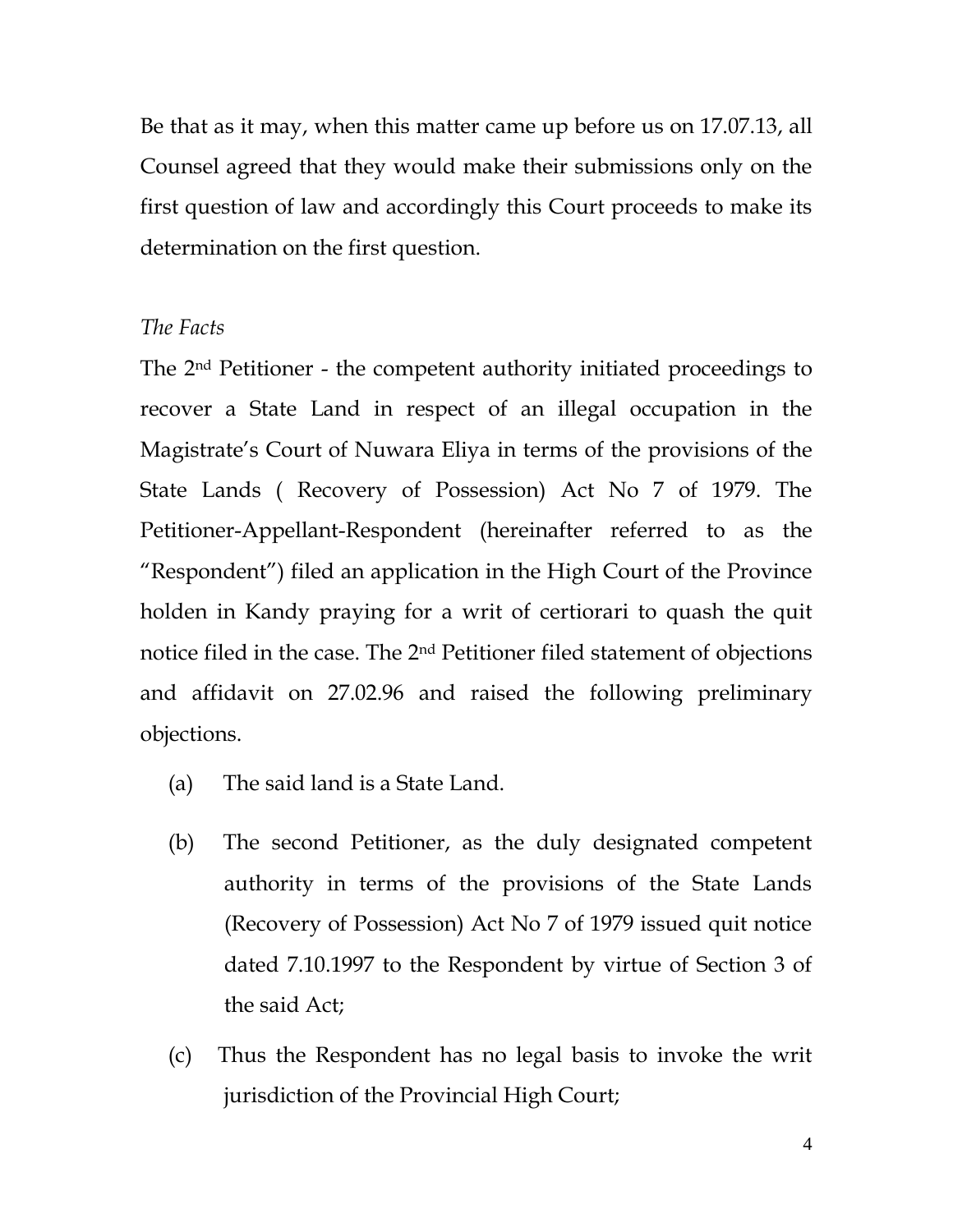(d) The High Court of the Province stands denuded of jurisdiction to hear and determine the matter as the subject of the action pertains to State lands and the subject does not fall within the Provincial Council List - namely List I.

The Provincial High Court, after hearing the oral submissions and written submissions of the parties, by Order dated 17.11.2000, held that it had no jurisdiction to hear and determine the application and upheld the preliminary objection.

Thereupon the Respondent preferred an appeal dated 22.11.2000 to the Court of Appeal on the basis that the reasoning of the Learned High Court judge was erroneous vis-à-vis the provisions of the Constitution of the Democratic Socialist Republic of Sri Lanka.

It was the contention of the Respondent that the Provincial High Court had misdirected itself in holding that the Court was devoid of jurisdiction to inquire into and determine the application for writs in respect of notices filed under the provisions of the State Lands (Recovery of Possession) Act No 7 of 1979 as amended. By its judgment dated 08.08.12 the Court of Appeal states, inter alia, as follows :

(i) The subject of State Land is included in Appendix II of the "Provincial Council List" (List I) to the  $9<sup>th</sup>$  Schedule to the 13th Amendment to the Constitution;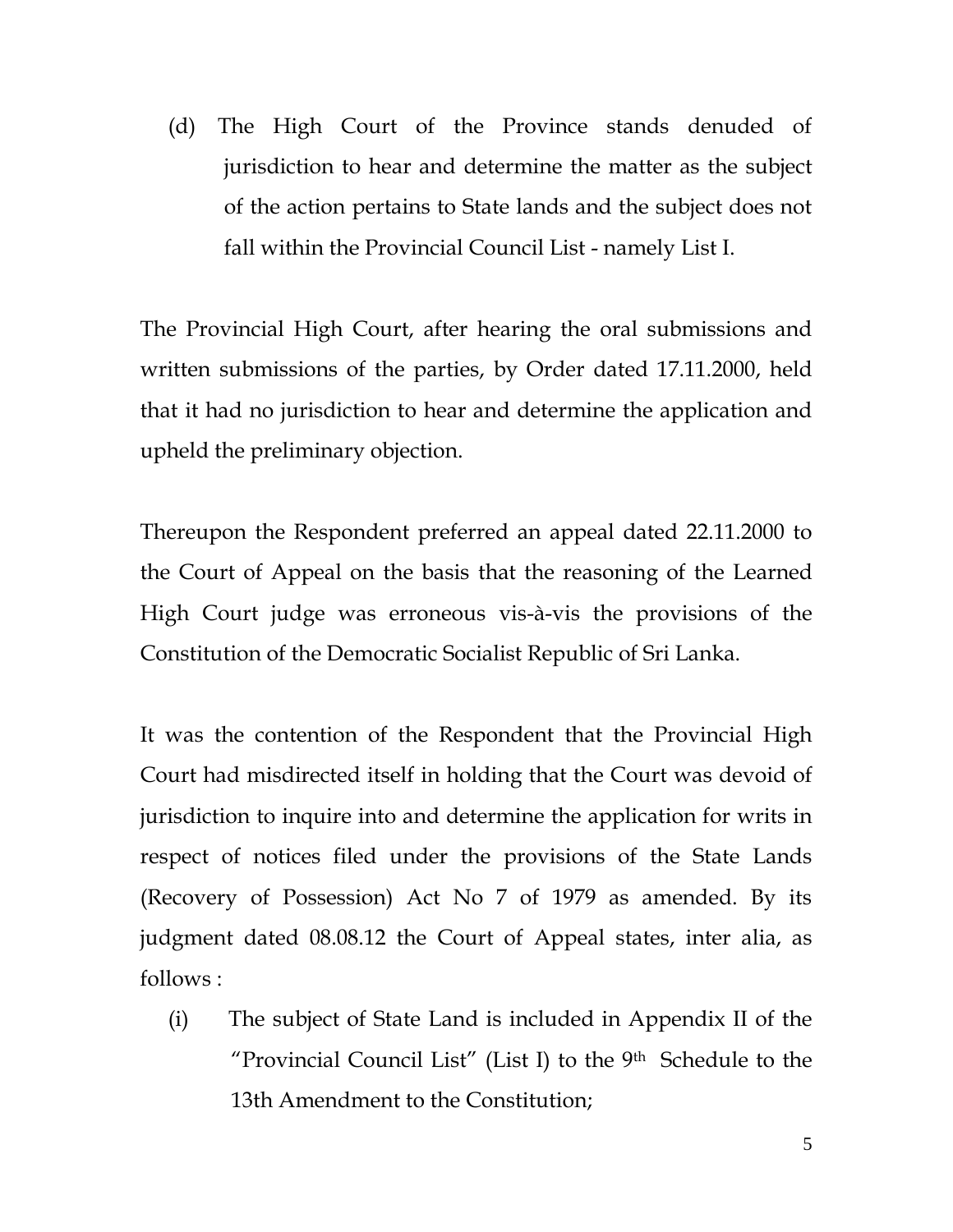- (ii) Therefore State Land becomes the subject of the Provincial Council List even though State Land continues to vest in the Republic;
- (iii) Therefore, the High Court of the Provinces has the power to hear and determine applications for prerogative remedies filed to quash quit notices issued under the State Lands (Recovery of Possession) Act No 7 of 1979 as amended.

The Court of Appeal in arriving at its conclusion placed reliance on the Determination of this Court dated 10.02.2013 on the Bill titled "**Land Ownership** "(S.D. No. 26/2003 – 36/2003). The Court of Appeal has also alluded to the judgment of the Supreme Court in **Vasudeva Nanayakkara v Choksy and Others (John Keells case)** {2008} 1 Sri.LR 134 wherein it was stated - "a precondition laid down in paragraph 1:3 is that an alienation of land or disposition of State Land within a province shall be done in terms of the applicable law only on the advice of the Provincial Council. The advice would be of the Board of Ministers communicated through the Governor, the Board of Ministers being responsible in this regard to the Provincial Council." In the end after having stated that it was bound by the principles laid down in the judicial decisions, the Court of Appeal concluded that State Land becomes the subject of the Provincial Council.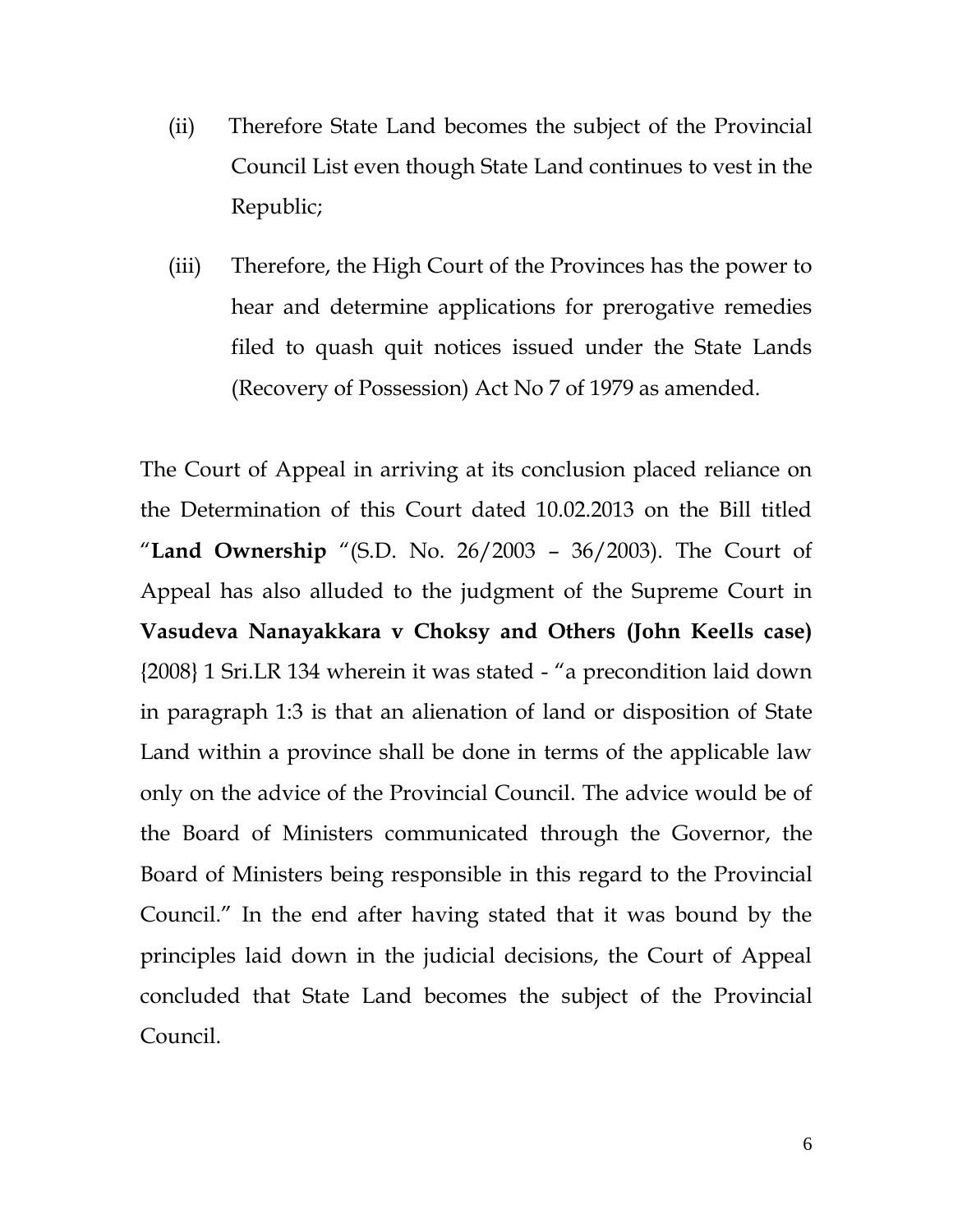It is from the said judgement of the Court of Appeal that the petitioners have preferred this appeal and submissions of Counsel were addressed to us, as I have stated at the beginning of this judgment, on the question of law-

*Did the Court of Appeal err by deciding that the Provincial High Court has jurisdiction to hear cases where dispossession or encroachment or alienation of State lands is/are in issue?*

It remains now for this Court to engage in an analysis of the Constitutional provisions and the judicial precedents to determine whether the Court of Appeal came to the correct finding when it held that the Provincial High Court could exercise writ jurisdiction in respect of quit notices issued under the provisions of the State Lands (Recovery of Possession) Act No 7 of 1979 as amended.

The resolution of this question necessarily involves an examination of the nature and content of the subject matter of State Land that lies with a Province by virtue of the 13th Amendment to the Constitution and it is quite convenient to begin this examination by looking at the apportionment of land as delineated by the terms of the Supreme Law of the country that are found in the 13<sup>th</sup> Amendment. The 13<sup>th</sup> Amendment to the Constitution refers to State Land and Land in two different and distinct places. In my view the entirety of State Land is referred to in List II (Reserved List) and it is only from this germinal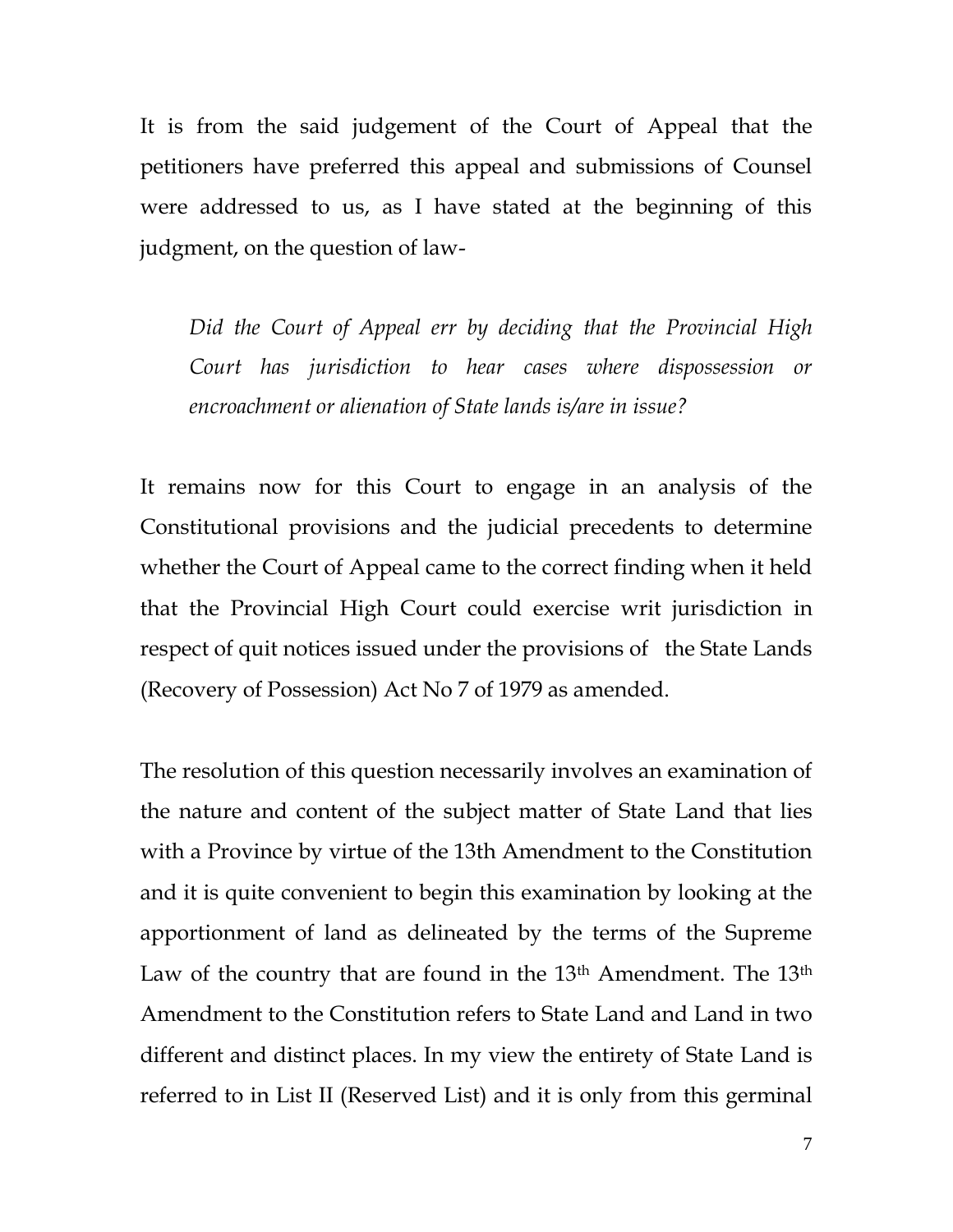origin that the Republic could assign to the Provincial Councils land for whatever purposes which are deemed appropriate. It is therefore axiomatic that the greater includes the lesser (Omne majus continent in se minus) and having regard to the fact that in a unitary state of government no cession of dominium takes place, **the Centre has not ceded its dominium over State Lands to the Provincial Councils except in some limited circumstances as would appear later in the judgment.**

It is only from a reserve or pool or a mass that a portion could be translocated and if the entirety of state land is not assigned but a portion with conditions, these are the attendant circumstances that would demonstrate an unequivocal intention not to cede what belongs to the Republic. One would be driven to the conclusion that the subject matter in its entirety would belong to the dominant owner of property.

If there is a reservation in List II, the inescapable inference follows that what is reserved to the Republic could only be the larger entirety out of which the 13th Amendment chose to assign some portions of State Land to the Provincial Councils and the pertinent question before us is the parameters with which of what is entrusted to the Provinces. All this has to be gathered from the settlement that the 13<sup>th</sup> amendment chose to make in 1987 and one cannot resile from their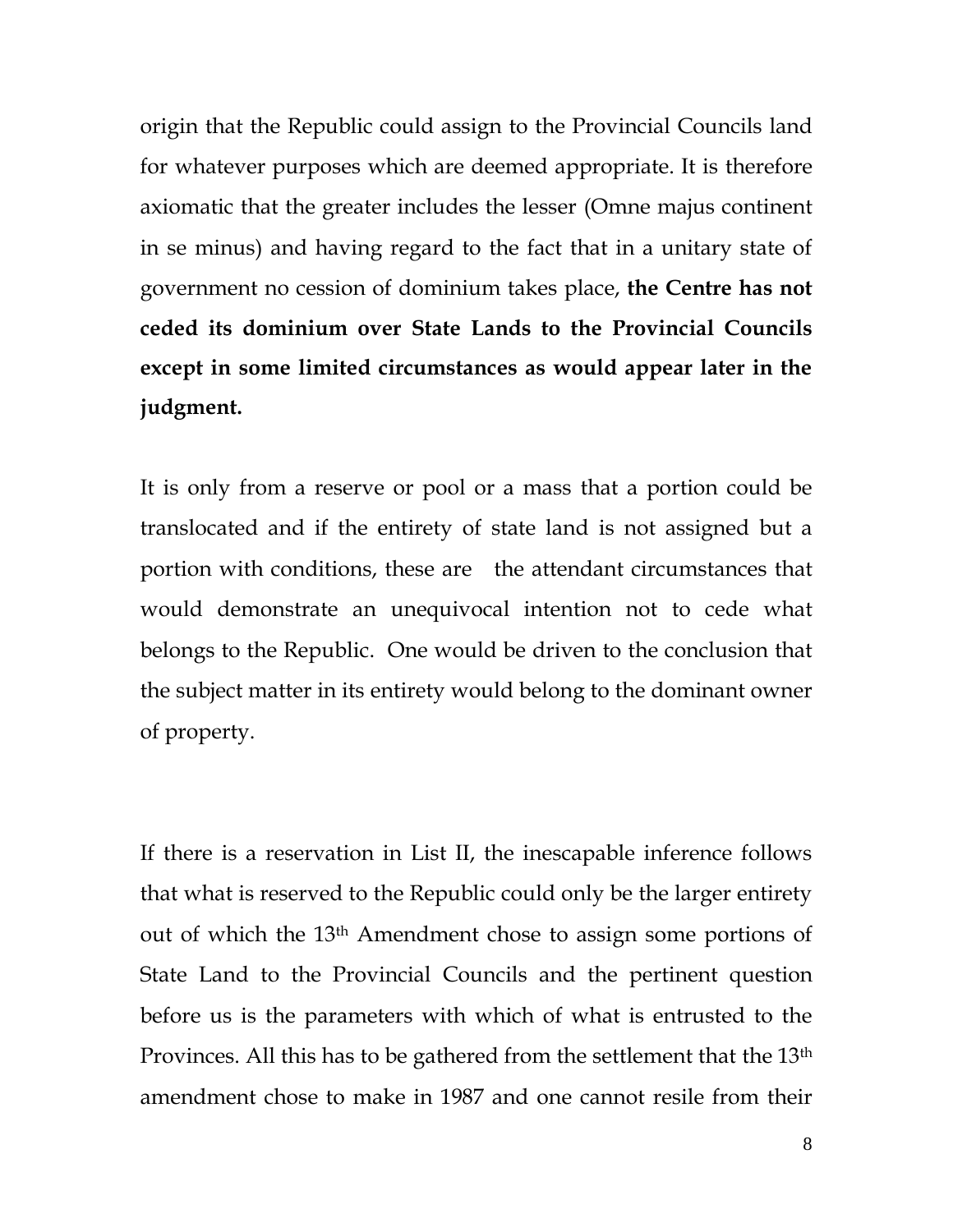explicit terms of the 13th Amendment and there must be deference to that intendment. If the Constitution contains provisions which impose restraints on institutions wielding power, there cannot be derogations from such limitations in the name of a liberal approach. It must be remembered that a Constitution is a totally different kind of enactment than ordinary statute. It is an organic instrument defining and regulating the power structure and power relationship; it embodies the hopes and aspirations of the people; it projects certain basic values and it sets out objectives and goals. I now proceed to indulge into an inquiry as to the power structure and power relationship as delineated in the 13th Amendment to the Constitution.

Teleological as it may appear, one has to go from List II to List I. As the Counsel for the 2nd Petitioner submitted, Land in Sri Lanka consists of lands belonging to individuals, corporate bodies, unincorporated bodies, charitable, social institutions, local authorities, temples, kovils, churches, mosques and trusts etc. The bulk of the land is vested in the state as state lands and are held by the state and/or its agencies.

State can make grants absolutely and more often it does so provisionally with conditions attached or by way of leases, permits, licenses as per provisions governing disposition of state lands. Such conveyances can be made by the State to any person/organization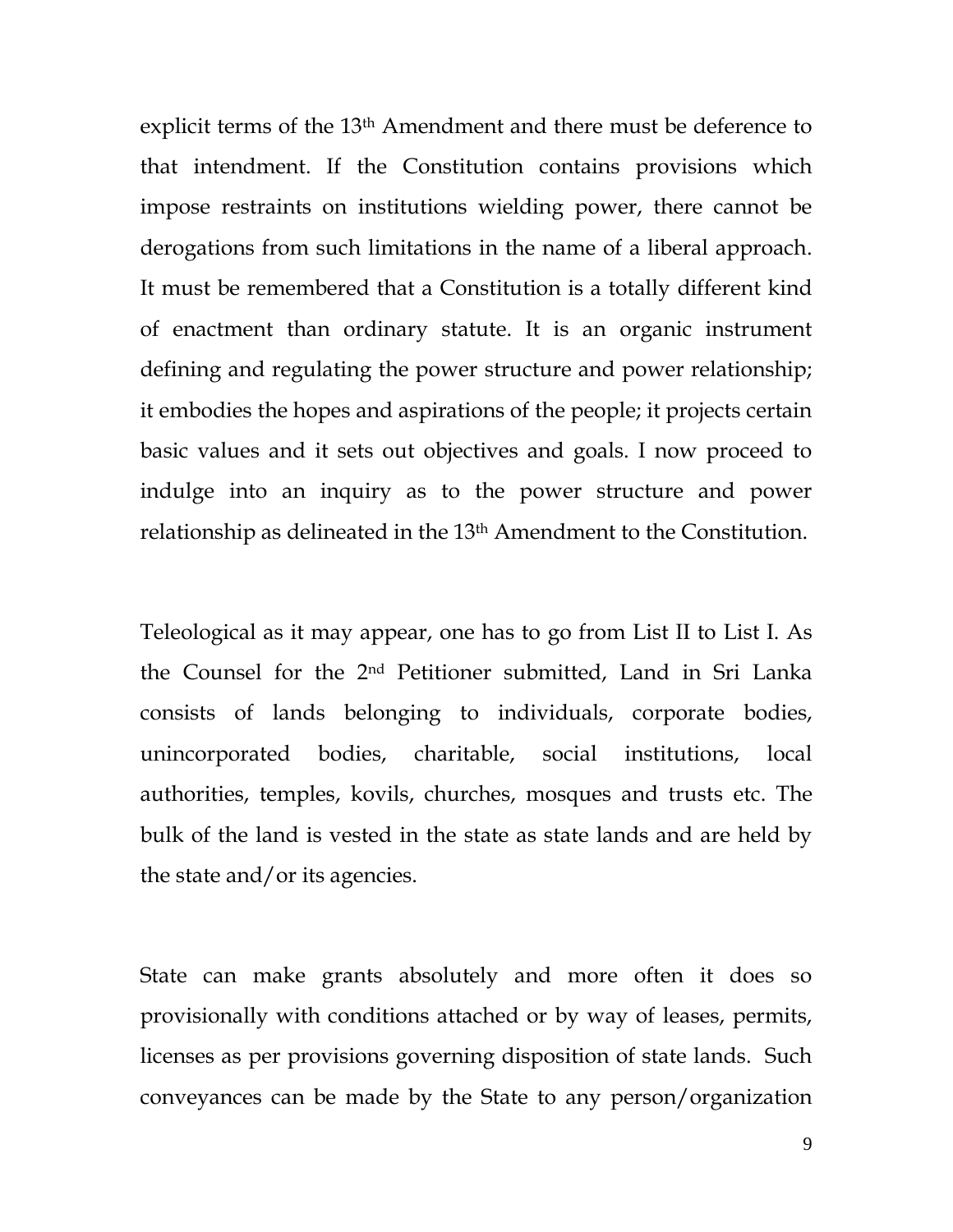entitled to hold land including Provincial Councils. All this partakes of the dominium that the State enjoys in having ownership and its attendant incidents of ownership such as its use and consistent with these characteristics it is pertinent to observe that the Constitution unequivocally in List II and in Appendix II has placed State Lands with the Centre, **"Except to extent specified in item 18 of List I"** [quoted from List II]. **Thus the Constitution as far as State Land is concerned traverses from List II via List I to final destination Appendix II.** 

## **List II and List I**

**In List II (Reserved) it reads as follows :**

*"State Lands and Foreshore except to the extent specified in item 18 of List I."*

In List I (Provincial Council) appearing in item 18 the sentence reads as follows :

*"Land - Land that is to say, rights in and over land, land settlement, land tenure, transfer and alienation of land, land use, land settlement and land improvement to the extent set out in Appendix II"*

A perusal of the above two provisions unequivocally points to the fact that State Lands as referred to in List II embraces the comprehensive entirety of the corpus of State Land out of what is carved out Land. It is not just land but land that is to say, rights in and over land, land settlement, land tenure, transfer and alienation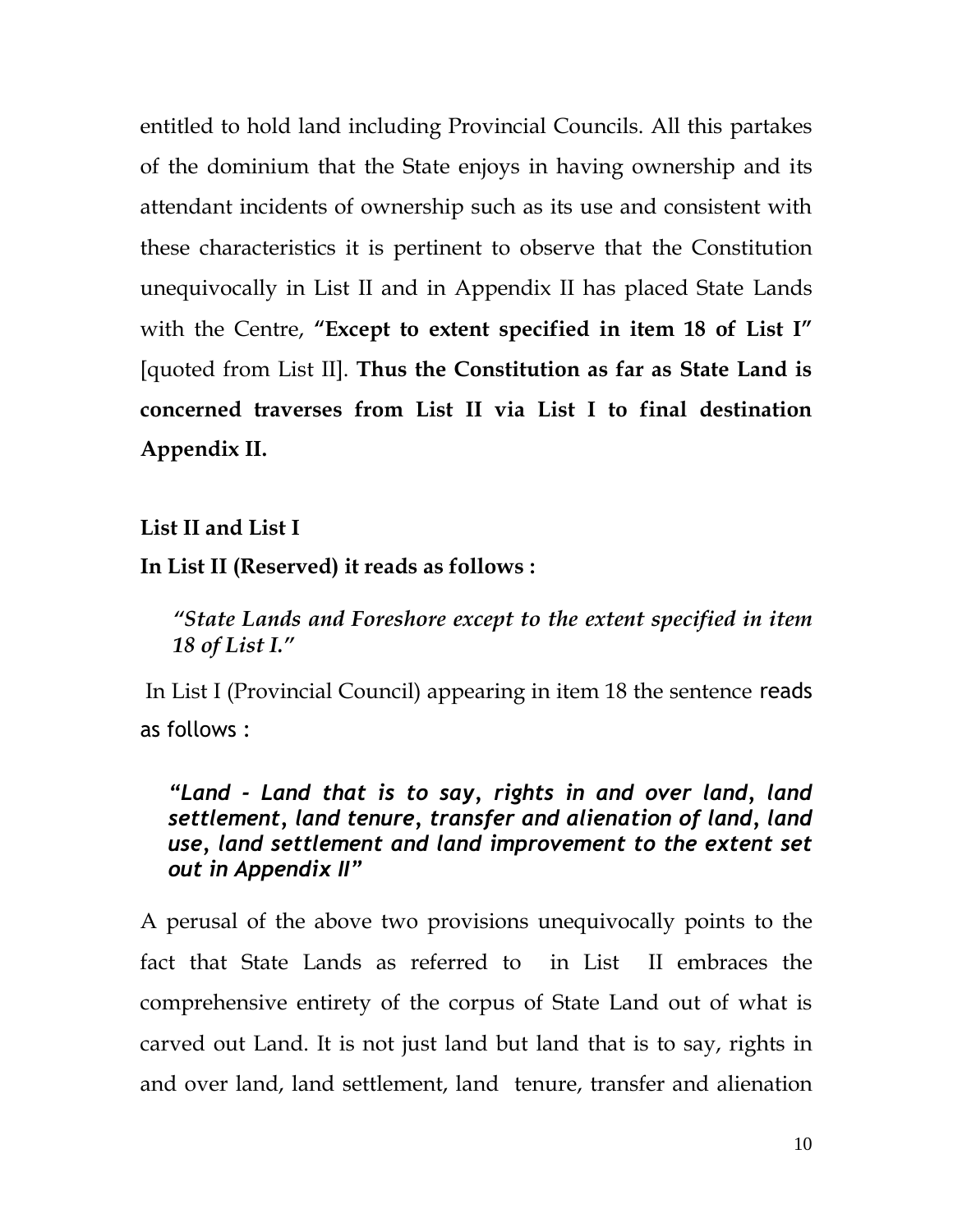of land, land use, land settlement and land improvement to the extent set out in Appendix II"

List II connotes the greater mass of State Land that includes List 1 as the lesser. But what has been given as land for purposes to be gathered from Appendix II is itself circumscribed by the qualification - **that is to say…** One begins from the larger namely List II out of which List I originates. What is allocated remains embedded in item 18 of List I which demarcates the extent delivered to Provincial Councils.

As contended by the Learned Counsel for the 2nd Petitioner, the use of the phrase "that is to say" carries with it the notion that what is allocated as land is all that is specified in item 18 and nothing more. Having set out a narrow scope of the corpus of land in item 18, the Constitution in the same breath answers the question as to what extent land powers have been extended to Provincial Councils. The next phrase delineates and demarcates the extension - " rights in and over land, land settlement, land tenure, transfer and alienation of land, land use, land settlement and land improvement to the extent set out in Appendix II".

Thus the Constitution, in item 18 of List I circumscribes the land powers in that there are two terminals between which one encompasses the land given to provincial councils. The first terminal,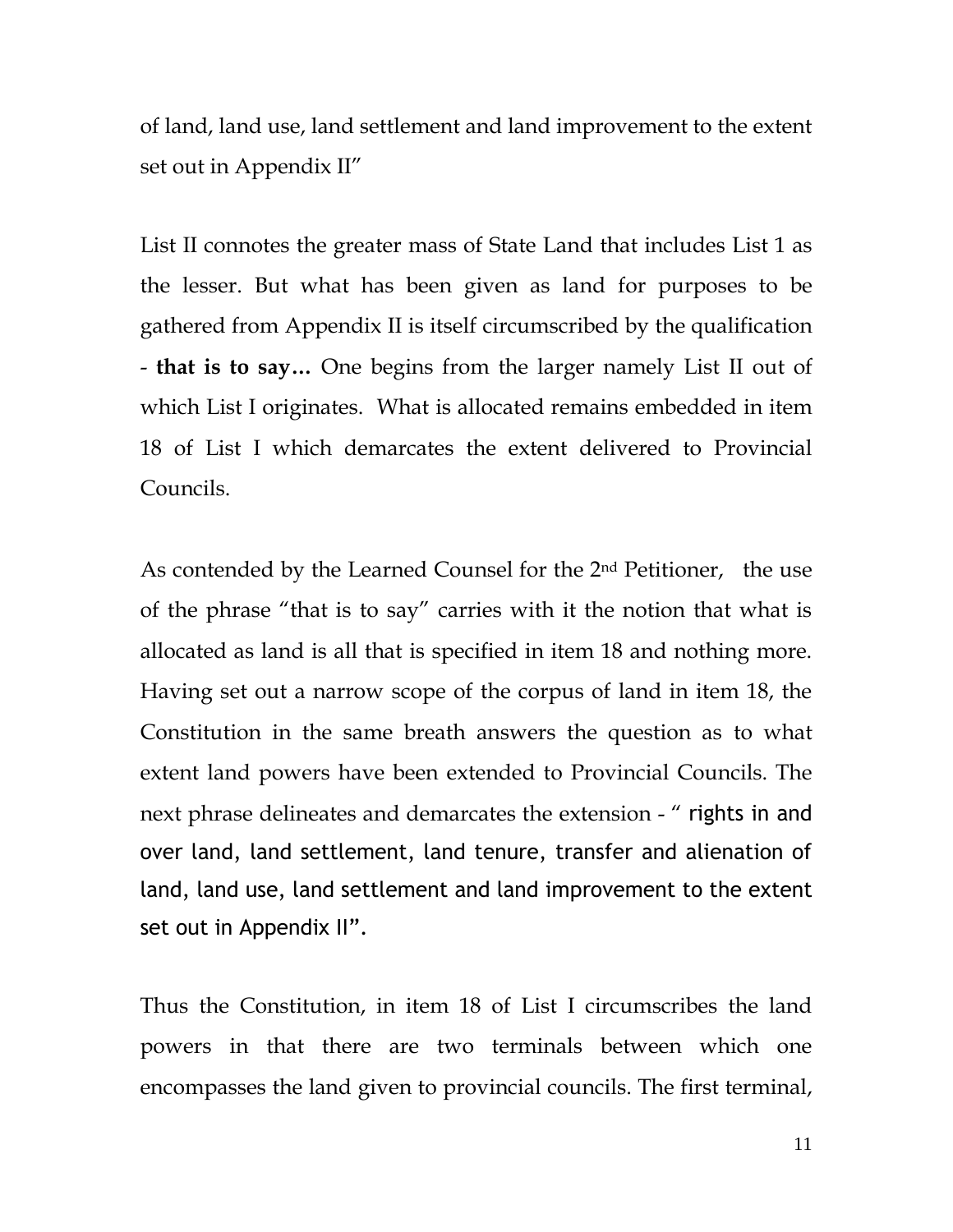namely the use of the phrase "that is to say" indicates the limited powers conferred on the Provincial Councils and the second terminal "to the extent set out in Appendix II" indicates as to how far Provincial Councils can go in exercising the land powers that have been bestowed namely - "rights in and over land, land settlement, land tenure, transfer and alienation of land, land use, land settlement and land improvement."

I now proceed to examine Appendix II which is an annexe to List 1.

We have seen that it was the intention of the framers of the Constitution to give an exalted position to State Lands in List II and leave it in the hands of the Republic and deliver a specified portion of State Lands to the Provinces namely -" rights in and over land, land settlement, land tenure, transfer and alienation of land, land use, land settlement and land improvement." and call it "Land" in List I . The lesser nomenclature "Land" in List I connotes the subsidiarity of the role that lands assigned to Provincial Councils play and it becomes patently clear upon a reading of Appendix II which brings out the purposes for which land has been assigned to Provincial Councils.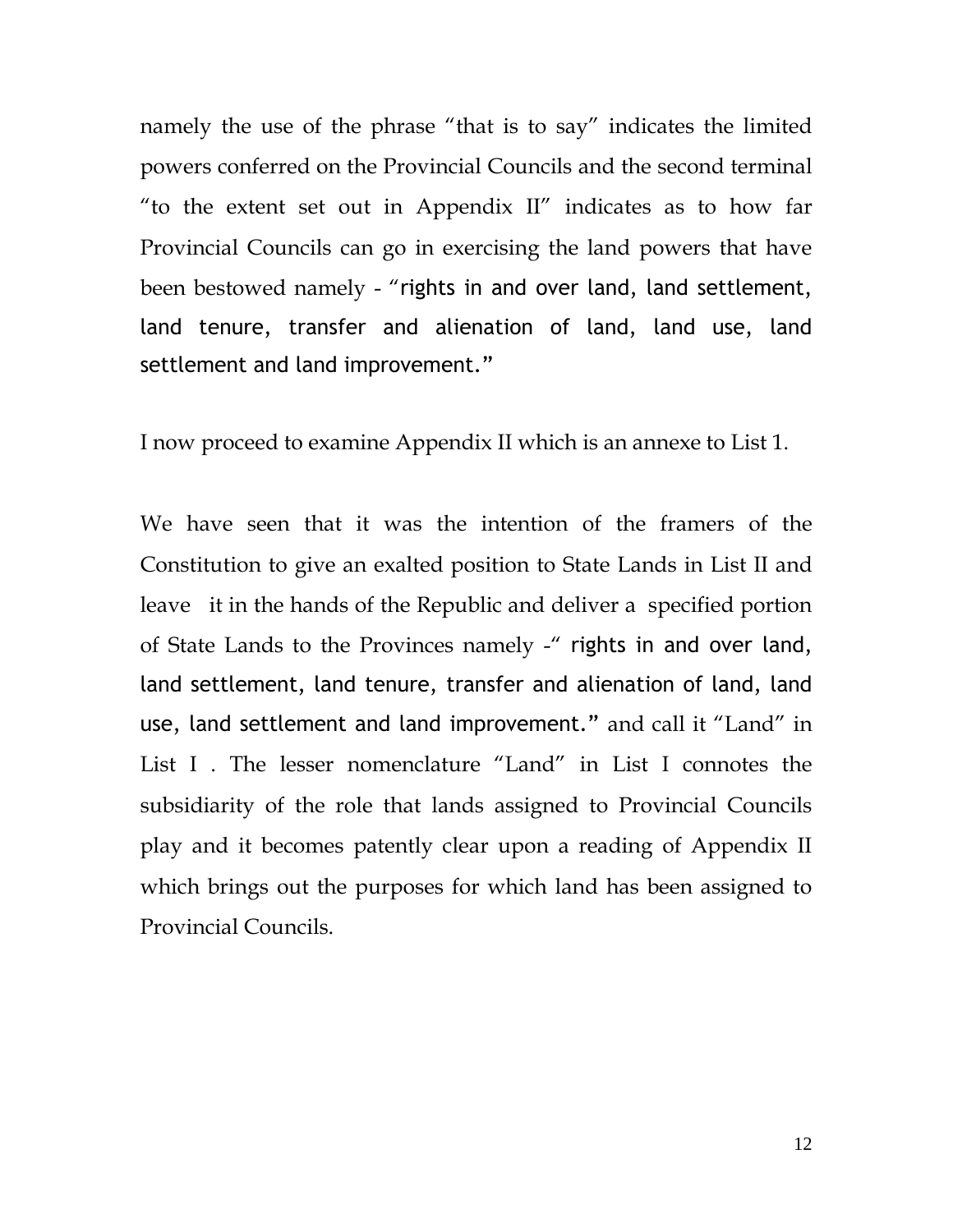## **Appendix II**

Appendix II begins with an unequivocal opener -"State Land shall continue to vest in the Republic and may be disposed of, in accordance with Article 33 (d) and written laws governing the matter. "This peremptory declaration is a pointer to the fact that State Land belongs to the Republic and not to a Province. The notion of disposition of State Land in accordance with Article 33 (d) and written laws governing the matter establishes beyond doubt that *dominium* over all "State Land" lies with the Republic and not with the Provincial Councils. In fact the relevant portion of Article 33 (d) would read as follows -

"33 (d) - to keep the Public Seal of the Republic, and to make and execute under the Public Seal, the acts of appointment of the Prime Minister and other Ministers of the Cabinet of Ministers, the Chief Justice and other Judges of the Supreme Court, such grounds and disposition of lands and immovable property listed in the Republic as he is by law required or empowered to do, and use the Public Seal for sending all this whatsoever that shall pass the Seal."

### **Limited Extents of Powers Over Lands**

Having set out the overarching dominium of State Lands with the Centre, Appendix II sets out special provisions which would qualify as further limitations on State Lands assigned to Provincial Councils. These special provisions apart from demonstrating the limited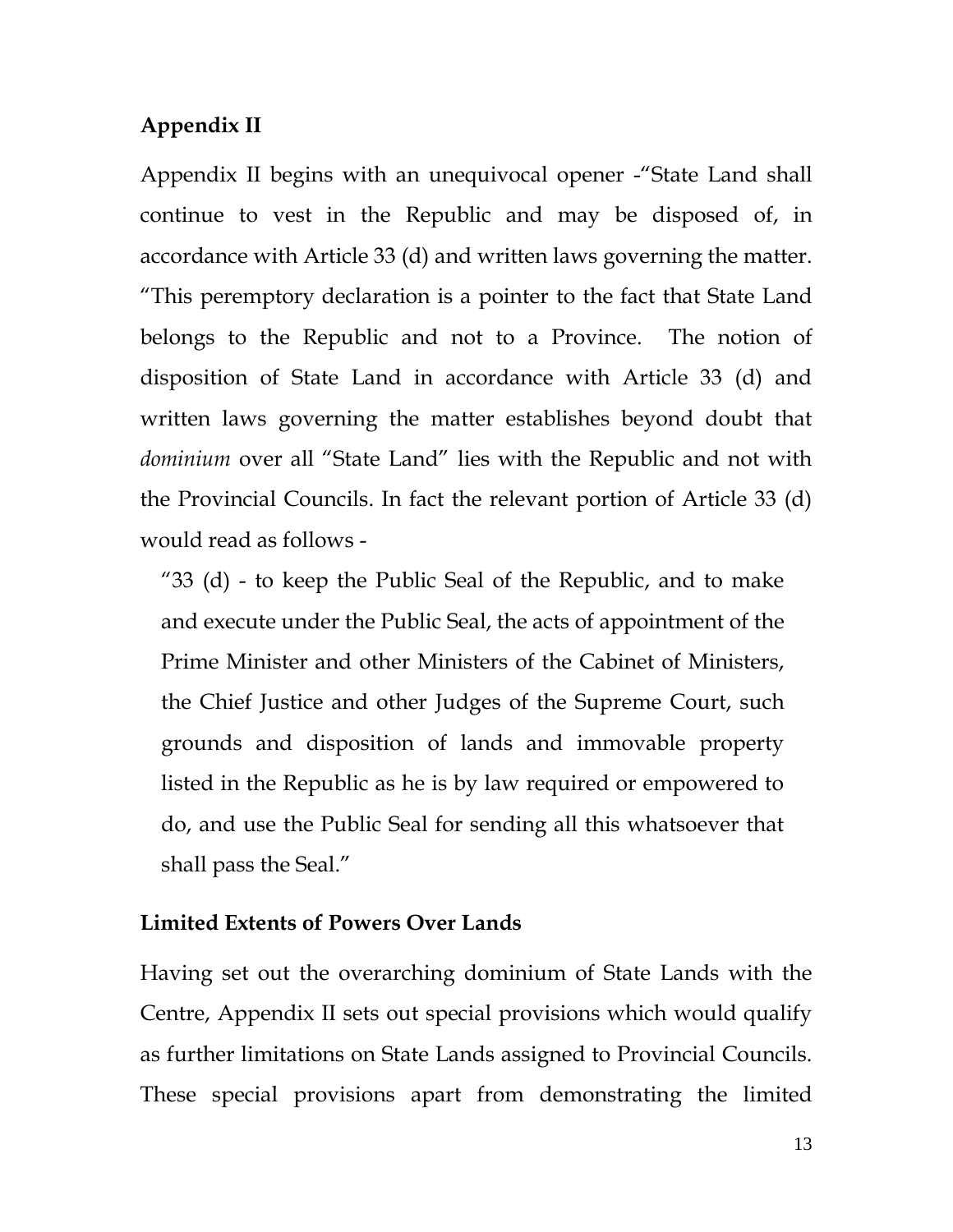extents of Provincial Councils over Land also display unmistakeably that State Land continue to be a subject of the Centre.

Having grafted the brooding presence of the Republic on all State Lands in List II, List I and then the Appendix II and subject to these pervasive provisions, State Land is declared to be a Provincial Council Subject in the second paragraph of Appendix II but that declaration is only explanatory of the purposes for which the Provincial Councils have been assigned with lands. Those purposes are evident in the special provisions 1.1, 1.2 and 1.3 of Appendix II.

These special provisions also strengthen the position that State Lands continue to be a subject located in the Centre.

# **Special Provision 1.1 - State Land required by the Government of Sri Lanka**

State land required for the purposes of the government in a Province, in respect of a reserved or concurrent subject may be utilised by the Government in accordance with the laws governing the matter. The Government shall **consult** the relevant Provincial Council with regard to the utilisation of such land in respect of such subject.

The consultation specified in this special provision would not mean that the Government has to obtain the concurrence of the relevant Provincial Council. State Land continues to vest in the Republic and if there is a law as defined in Article 170 of the Constitution that governs the matter it is open to the Government to make use of the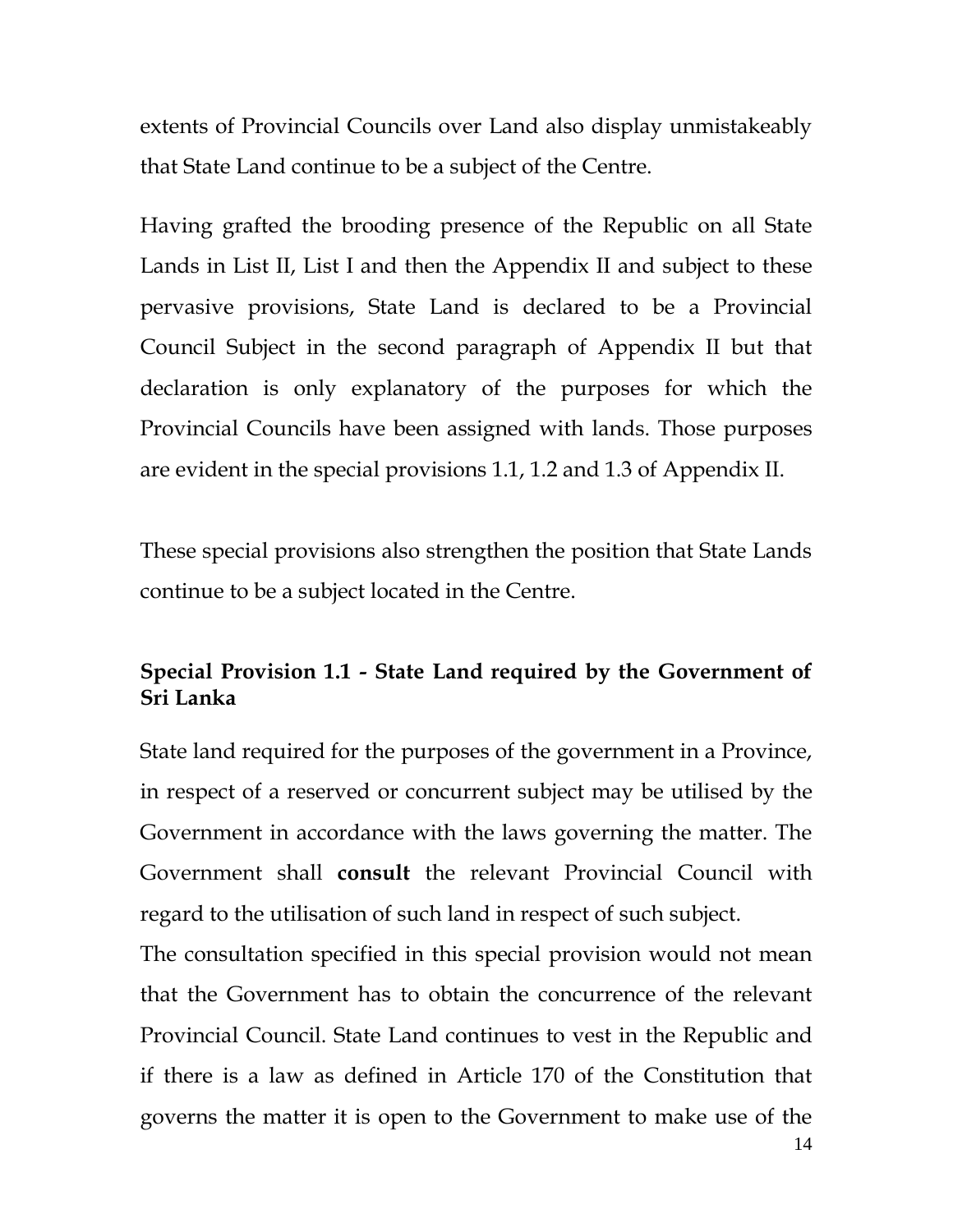State Land in the province of the purposes of a reserved or concurrent subject. Consultation would mean conference between the Government and the Provincial Council to enable them to reach some kind of agreement –**S.P.Gupta v Union of India A.I.R 1982 SC 140.** Such consultation would not detract from the fact that that particular State Land which the government requires continues to vest in the Republic.

### **Special Provision 1.2**

Government shall **make available** to every Provincial Council State Land within the Province required by such Council for a Provincial Council subject. The Provincial Council shall **administer, control and utilize such State Land, in accordance with the laws and statutes governing the matter.**

We saw in item 18 of List 1 that the Provincial Councils have "rights" in and over land, land settlement, land tenure, transfer and alienation of land, land use, land settlement and land improvement." These rights, as item 18 of List I itself states, are subject to the special provision 1.2 of Appendix II.

The resulting position, on a harmonious interpretation of the Constitution would be that when the State makes available to every Provincial Council State Land within the Province required by such Council for a Provincial Council subject, the Provincial Council shall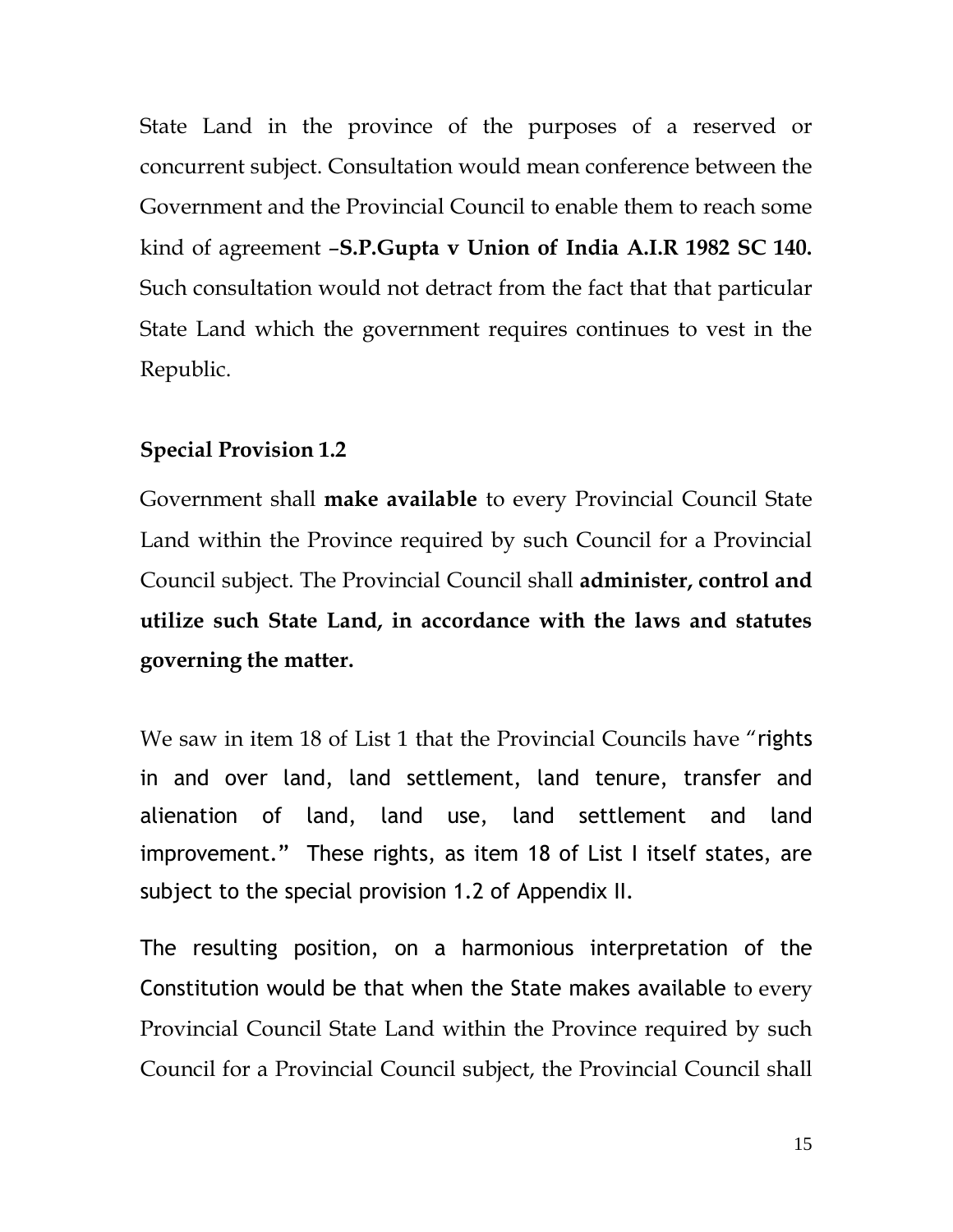**administer, control and utilize such State Land, in accordance with the laws and statutes governing the matter.**

In other words, Provincial Councils in exercising "rights in and over land, land settlement, land tenure, transfer and alienation of land, land use, land settlement and land improvement to the extent set out in Appendix II (conferred by List I) are limited to **administering, controlling and utilizing such State Lands as are given to them. In terms of Article 1.2 State Land is made available to the Provincial Council by the Government. In the background of this constitutional arrangement it defies logic and reason to conclude that State Lands is a Provincial Council Subject in the absence of a total subjection of State Lands to the domain of Provincial Councils.**

A perusal of the special provision 1.3 also strengthens the view that State Lands do not lie with Provincial Councils.

# **Special Provision 1.3**

Alienation or disposition of the State Land within a Province to any citizen or to any organization shall be by the President, on the advice of the relevant Provincial Council in accordance with the laws governing the matter.

The provision once again emphasizes the overarching position inherent in the 13th Amendment to the Constitution that State Land will continue to vest in the Republic and may be disposed of by the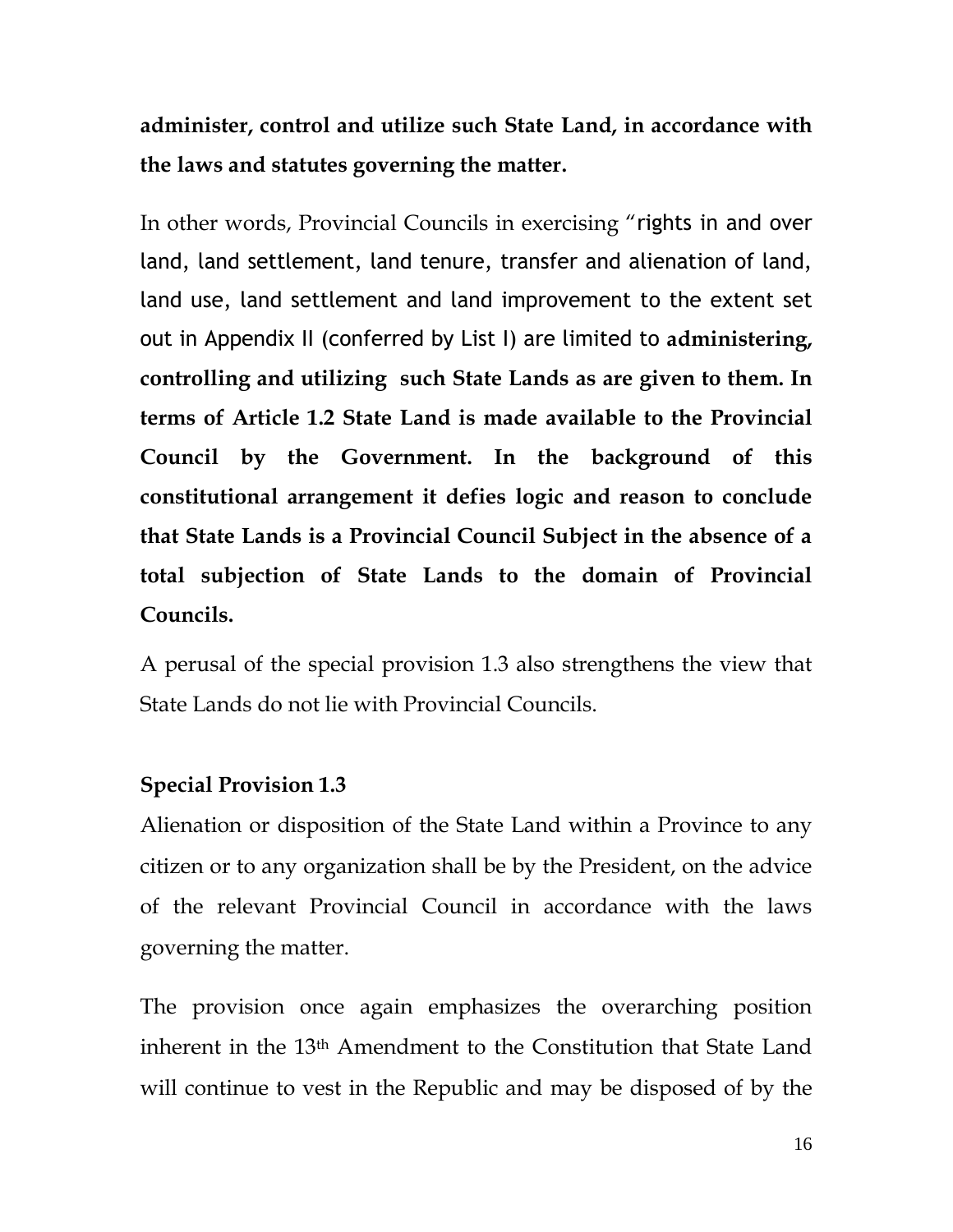President in accordance with Article 33 (d) and written laws governing the matter. The use of the definite article "the" before the word State Land in this provision conclusively proves that the state land referred to in this provision is confined to the land made available to the Provincial Council for utilization for a Provincial Council subject by virtue of 1.2. If after having made available to a Provincial Council a state land for use, the government decides to dispose of this land to a citizen or organization, the government can take back the land but an element of advice has been introduced to facilitate such alienation or disposition. In the same way the Provincial Council too can initiate advice for the purpose of persuading the government to alienate or dispose of the land made available for a worthy cause. It has to be noted that the absence of the word "only" before the word advice indicates the non-binding nature of the advice the Provincial Council proffers. Thus these inbuilt limitations on the part of the Provincial Council establish beyond scintilla of doubt that the Centre continues to have State Lands as its subject and it does not fall within the province of Provincial Councils.

17 This Court observes that if the advice of the Provincial Council is non binding, the power of the President to alienate or dispose of State Land in terms of Article 33 (d) of the Constitution and other written laws remains unfettered. In the circumstances I cannot but disagree with the erroneous proposition of the law which this Court expressed in the determination on **the Land Ownership Bill (SD Nos. 26 - 36/2003)** that the power of disposition by the President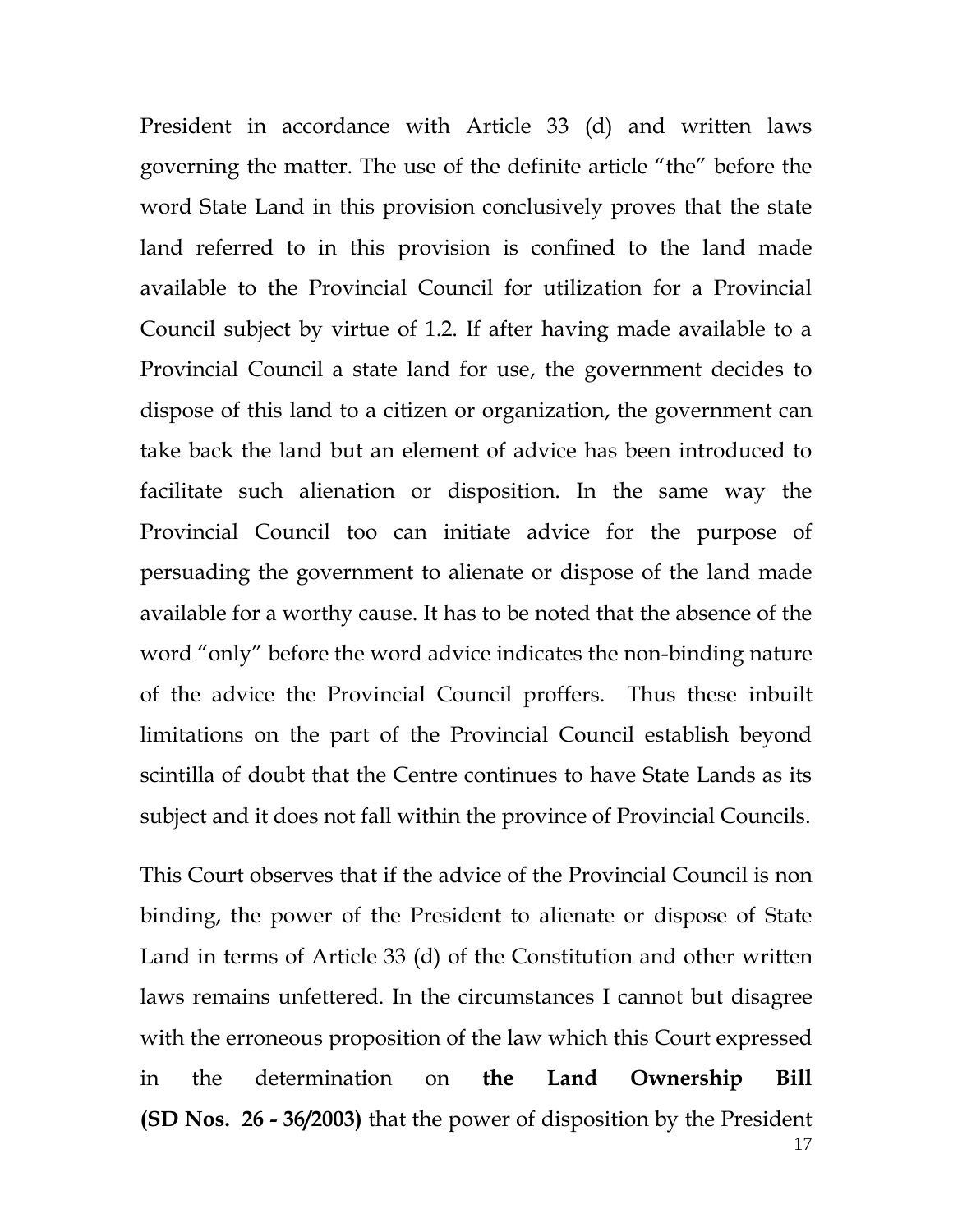in terms of Article 33 (d) has been qualified by 1.3 of Appendix II. This view expressed in that determination is patently in error and unacceptable in view of the overall scheme of the 13<sup>th</sup> amendment which I have discussed herein. In the same breath the observations of the Supreme Court in **Vasudeva Nanayakkara v Choksy and Others (John Keells case)** {2008} 1 Sri.LR 134 that "a precondition laid down in paragraph 1:3 is that an alienation of land or disposition of State Land within a province shall be done in terms of the applicable law only on the advice of the Provincial Council" is also not supportable having regard to the reasoning I have adopted in the consideration of this all important question of Law. This reason is a non sequitur if one were to hold the advice of the Provincial Council binding having regard to the absence of the word "only" in 1.3 and the inextricable nexus between 1.2 and 1.3.

It is unfortunate that the Court of Appeal fell into the cardinal error of holding that the Provincial Council has jurisdiction to hear and determine applications for discretionary remedies in respect of quit notices under the provisions of the State Lands (Recovery of Possession) Act No 7 of 1979 as amended. This wrong reasoning of the Court of Appeal is indubitably due to the unsatisfactory treatment of the provisions of the 13th Amendment that resulted in patently unacceptable precedents that need a revisit in the light of the fact neither Counsel nor the Bench in the cases cited above has subjected the relevant provisions to careful scrutiny.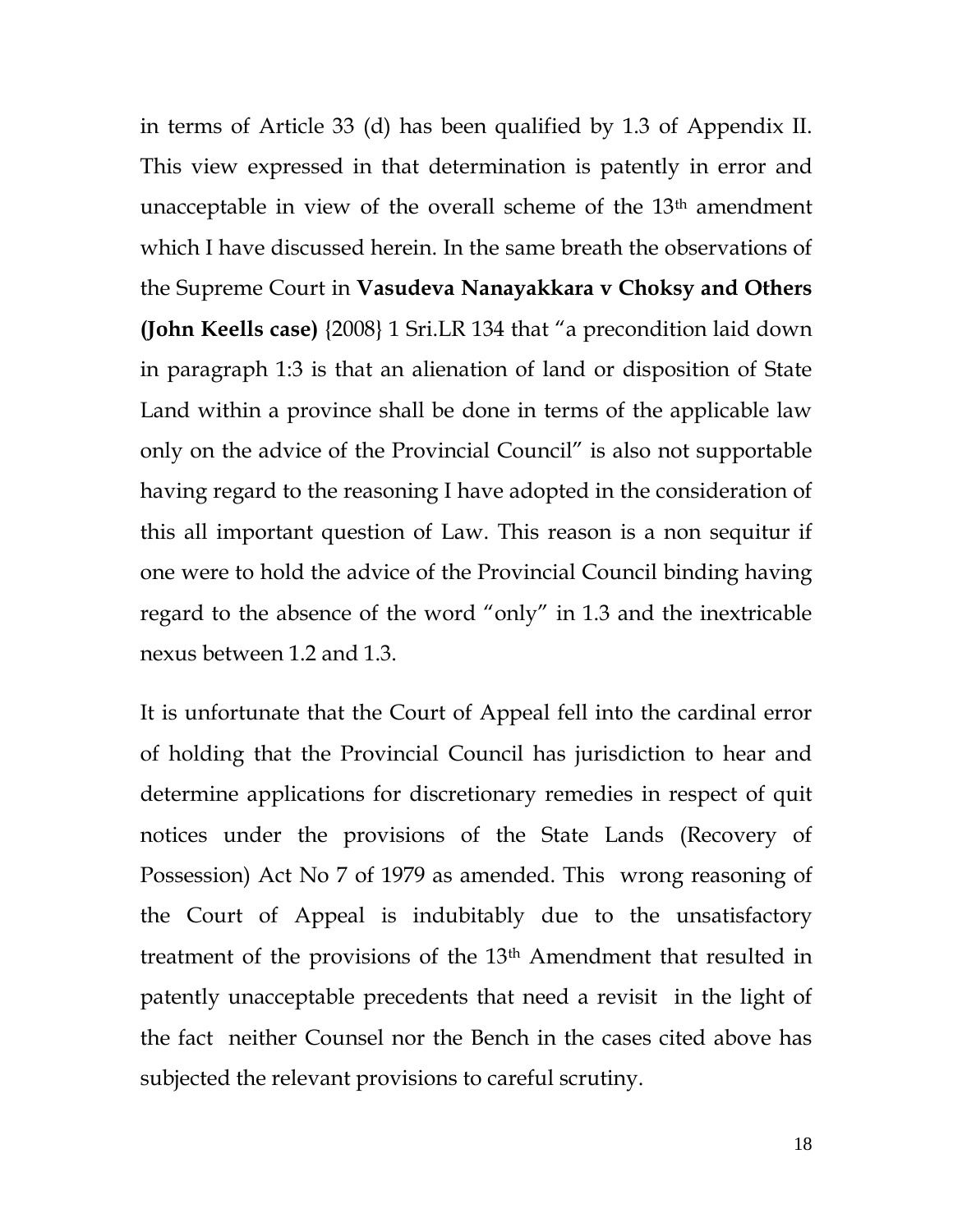Be that as it may, I would observe that the national policy on all subjects and functions which include State Lands in terms of List II is also dispositive of the question within whose competence State Lands lie. Paragraph 3 of Appendix II which provides for the establishment of a National Land Commission by the Government declares in 3.1 that the National Land Commission will be responsible for the formulation of national policy with regard to the use of State Land. It is apparent that Provincial Councils will have to be guided by the directions issued by the National Land Commission and this too reinforces the contention that State Lands lie with the Centre and not with Provincial Councils.

Further there are other provisions that indicate that State Lands lie within the legislative competence of the Centre. Article 154 (G) (7) of the Constitution provides that a Provincial Council has no power to make statutes on any matter set out in List II (Reserved List). One of the matters referred to in that List is "State Lands and Foreshore" except to the extent specified in item 18 of List I. Thus, it is within the legislative competence of Parliament to enact laws in respect of "State Lands" bypassing the powers assigned with Provincial Council, on the premise that the subjects and functions not specified in List I and List II fall within the domain of the Reserved List. The Provincial Councils are also expressly debarred from enacting statutes on matters coming within the purview of the Reserved List.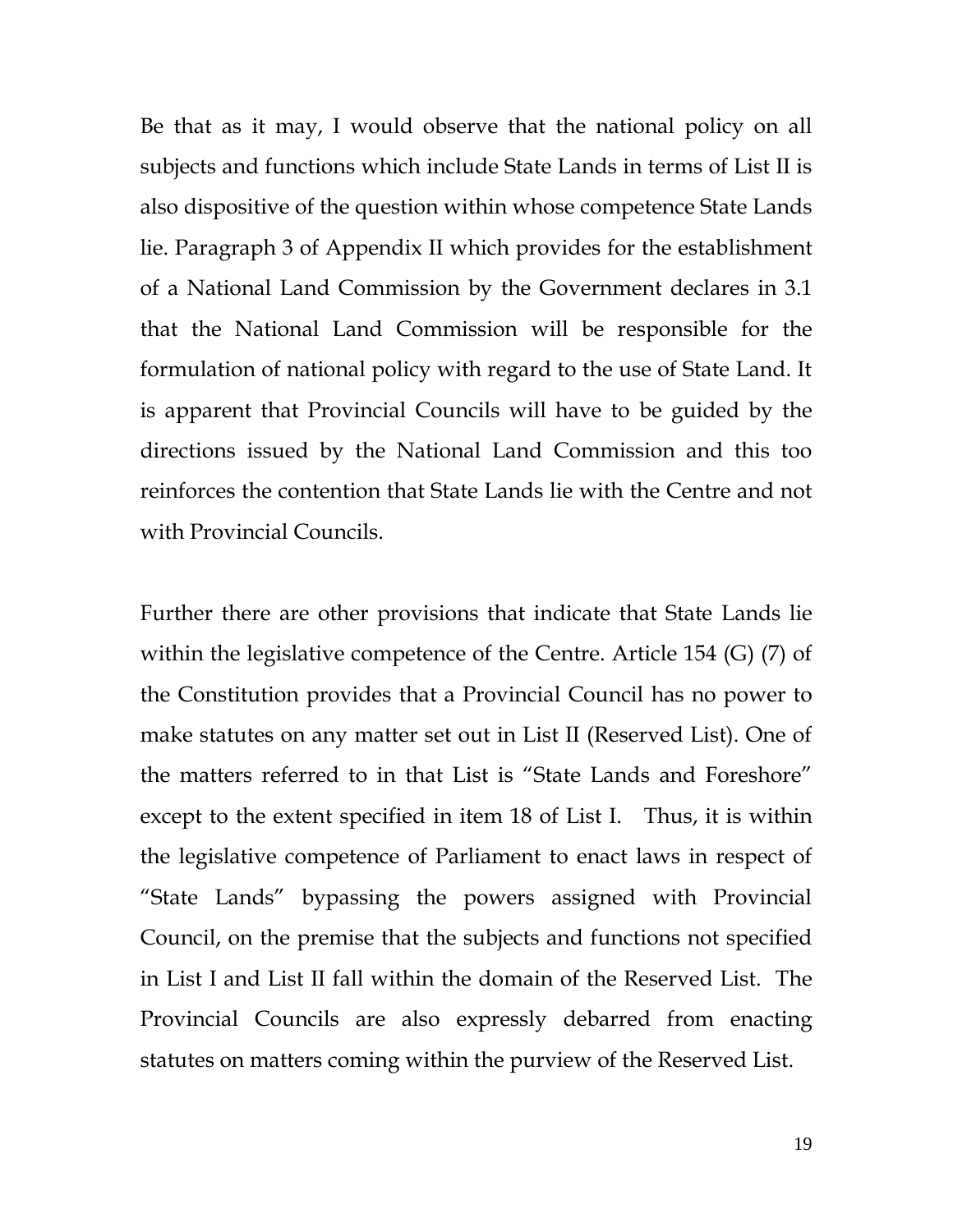All these features I have adumbrated above features redolent of the unitary nature of the state. Sharvananda C.J in *Re The Thirteenth Amendment to the Constitution* (1987) 2 Sri. LR 312 at p 319 referred to the two essential qualities of a Unitary State as (1) the supremacy of the Central Parliament and (2) the absence of subsidiary sovereign bodies. He analyzed the provisions of the 13th Amendment Bill in order to find out whether the Provincial Council system proposed in the Bills was contrary to these two principles. He referred to the essential qualities of a federal state and compared them with those of the unitary state. It is pertinent to recall what he stated in the judgment.

*The term "Unitary" in Article 2 is used in contradistinction to the term "Federal" which means an association of semiautonomous units with the distribution of sovereign powers between the units and the Centre. In a Unitary State the national government is legally supreme over all other levels. The essence of a Unitary State is that this sovereignty is undivided - in other words, that the powers of the Central Government power are unrestricted. The two essential qualities of a Unitary State are (1) the supremacy of the Central Parliament and (2) the absence of subsidiary sovereign bodies. It does not mean the essence of subsidiary lawmaking bodies, but it does mean that they may exist and can be abolished at the discretion of the central authority. It does, therefore, mean that by no stretch of meaning of words can subsidiary bodies be called*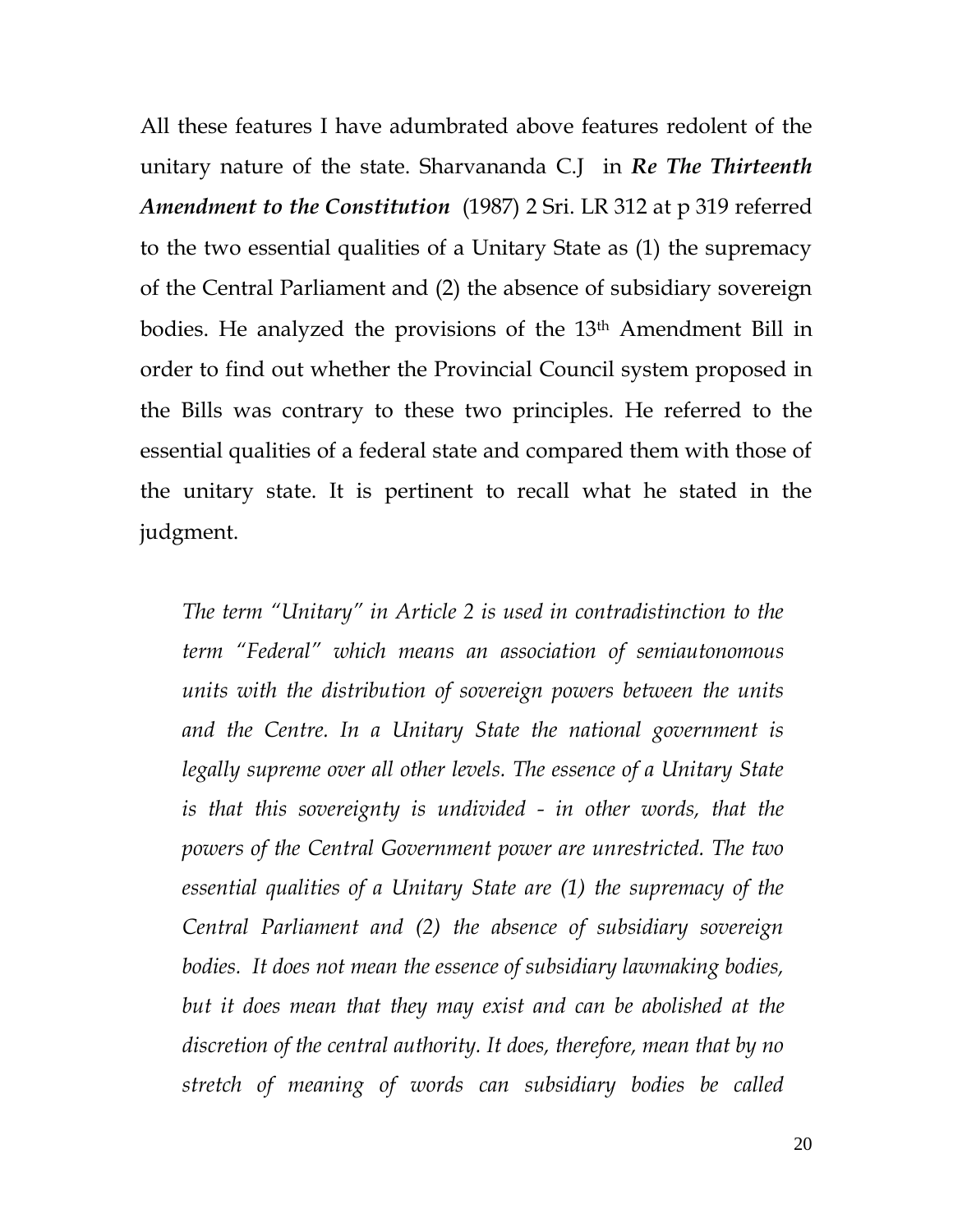*subsidiary sovereign bodies and finally, it means that there is no possibility of the Central and the other authorities come into conflicts with which the Central Government has not the legal power to cope…..*

*On the other, in a Federal State the field of government is divided between the Federal and State governments which are not subordinate one to another, but are co-ordinate and independent within the sphere allotted to them. The existence of co-ordinate authorities independent of each other is the gist of the federal principle. The Federal Government is sovereign in some matters and the State governments are sovereign in others. Each within its own sphere exercises its powers without control from the other. Neither is subordinate to the other. It is this feature which distinguishes a Federal from a Unitary Constitution, in the latter sovereignty rests only with the Central Government.* 

It is my considered view that the reasoning I have adopted having regard to structure of power sharing accords with the gladsome jurisprudence set out as above by Sharvannda C.J.

Having adopted the above analysis and in light of the structure and scheme of the constitutional settlement in the 13<sup>th</sup> amendment to the Constitution, the irresistible conclusion is that Provincial Council subject matter in relation to State Lands would only mean that the Provincial Councils would have legislative competence to make statutes only to administer, control and utilize State Land, if such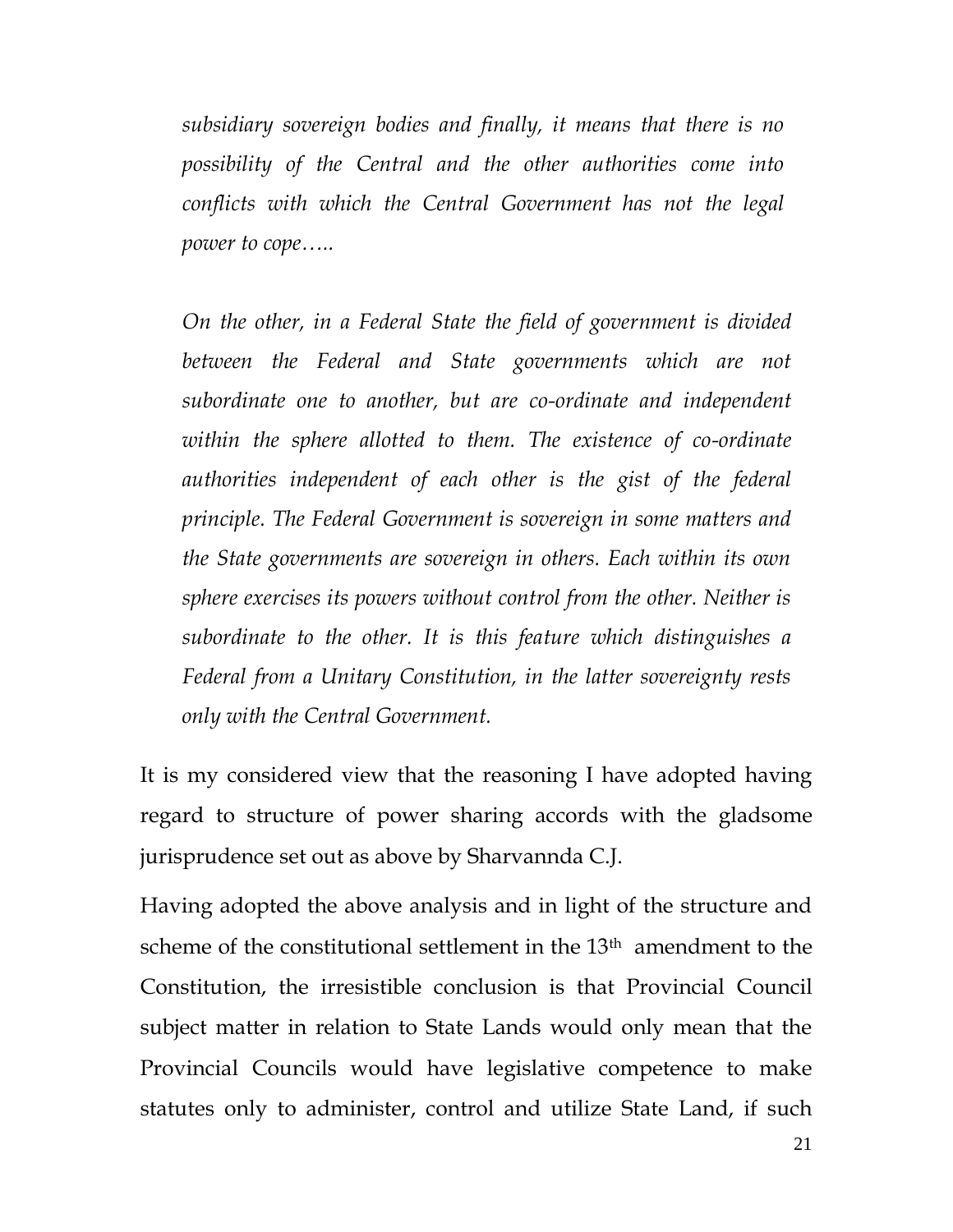State Land is made available to the Provincial Councils by the Government for a Provincial Council subject. As I pointed out above, if and when a National Land Commission is in place, the guidelines formulated by such Commission would govern the power of the Provincial Councils over the subject matter as interpreted in this judgement in relation to State Lands.

When one transposes this interpretation on the phrase "any matter set out in the Provincial Council List" that is determinative on the ingredient necessary to issue a writ in the Provincial High Court in relation to State Land, the vital precondition which is found in Article 154P 4 (b) of the Constitution is sadly lacking in the instant case. In terms of that Article, a Provincial Council is empowered to issue prerogative remedies, according to law, only on the following grounds -

- (a) There must be a person within the province who must have exercised power under
- (b) Any law or
- (c) Any statute made by the Provincial Council
- (d) In respect of any matter set out in the Provincial Council List.

No doubt the Competent authority in the instant exercised his power of issuing a quit notice under a law namely State Lands (Recovery of Possession) Act as amended. But was it in respect of any matter set